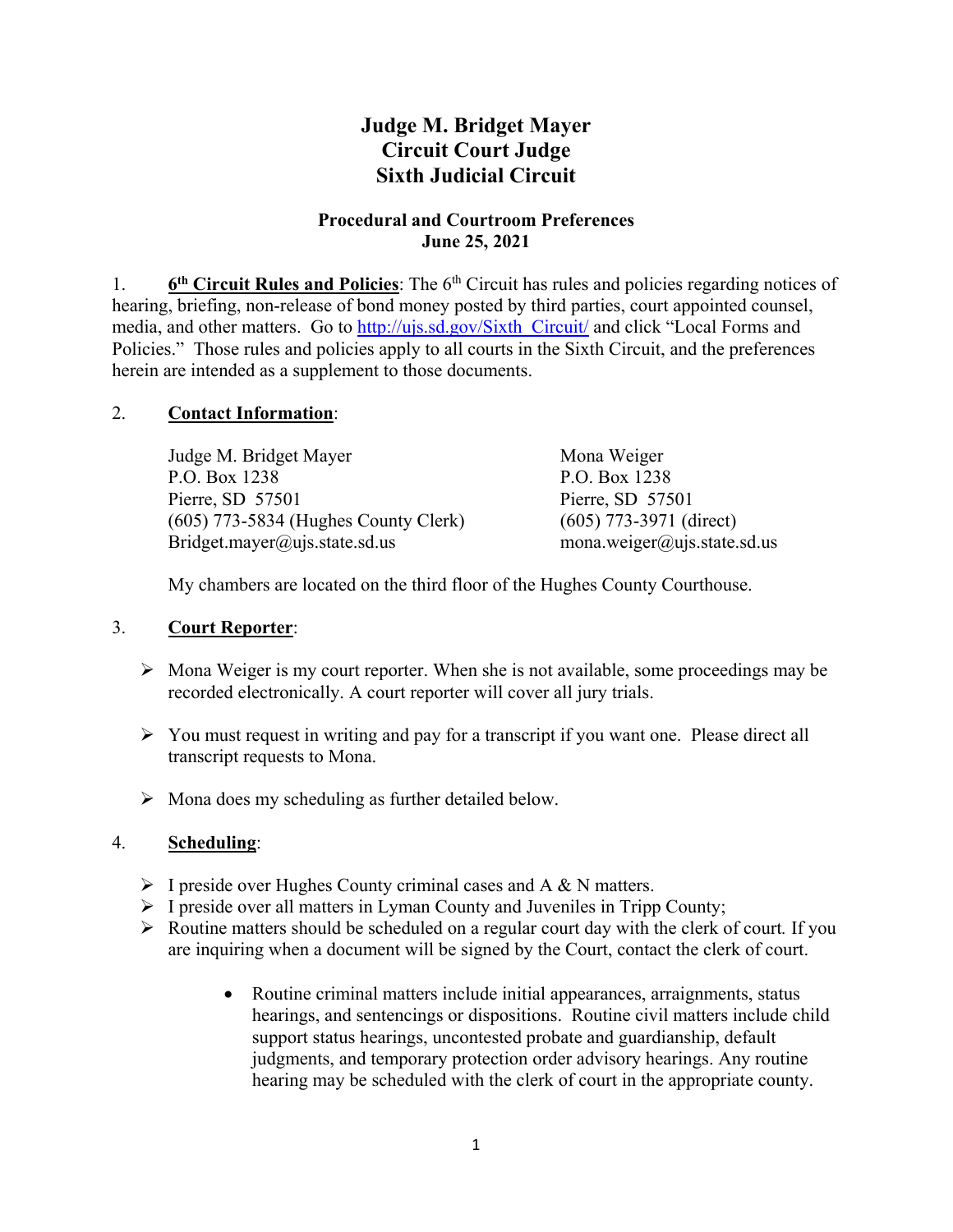- $\triangleright$  All trials, evidentiary hearings, and other hearings which will take longer than fifteen minutes are not routine matters and should be scheduled directly with Mona.
- $\triangleright$  Please be aware that if you schedule a lengthy hearing on a regular court day without notice and approval, I will likely continue it, even if witnesses have traveled long distances.
- $\triangleright$  The initial hearing on a temporary protection order is an advisory hearing, not an evidentiary hearing. If the respondent wants a hearing on the request for permanent protection order, it will be scheduled at a later date and the temporary protection order extended to the date of trial.
- $\triangleright$  Mona will send out my standard scheduling order with deadlines on every case scheduled for trial or evidentiary hearing.
- If you need to leave early or arrive late because of *scheduling conflicts in other counties*, please let me know in advance.
- Telephonic, ITV or Zoom appearances must be approved in advance. Please direct the request to Mona.

# 6. **E-filing, Orders, and Findings/Conclusions**:

- $\triangleright$  Emails to the Court may or may not be filed. If it is important to have that email in the record, please request the clerk to file it. I prefer you file motions and set it for hearing, in most matters, as no one likes to litigate cases via email communications.
- $\triangleright$  I do not receive electronic notice of all filings. If you are asking me to rule on a default or stipulated order without hearing, then you must properly e-file a proposed order. If you do not file the proposed order, then I will not know that the case is awaiting decision.
- $\triangleright$  Uncontested orders and court appointed attorney vouchers should be e-filed in Odyssey as a proposed order. I prefer to sign routine orders in Odyssey because they are tracked by the system and cannot fall through the cracks. If I want to make changes, I will ask you for a Word version. PLEASE be cognizant for the amount of space you leave for me to enter my signature and date
- $\triangleright$  Contested or complex orders should be provided to me via email in Word, so I can revise and file. File proposed orders that you want in the record if refused or modified.
- $\triangleright$  Proposed findings of fact and conclusions of law should be provided to me via email in Word, so I can revise and file. File proposed findings and conclusions that you want in the record if refused or modified. If you are requested by the court to provided findings and conclusions, the proposal should reflect the decision. If you want to file additional findings and conclusions to preserve the record, that should be done in a separate filing.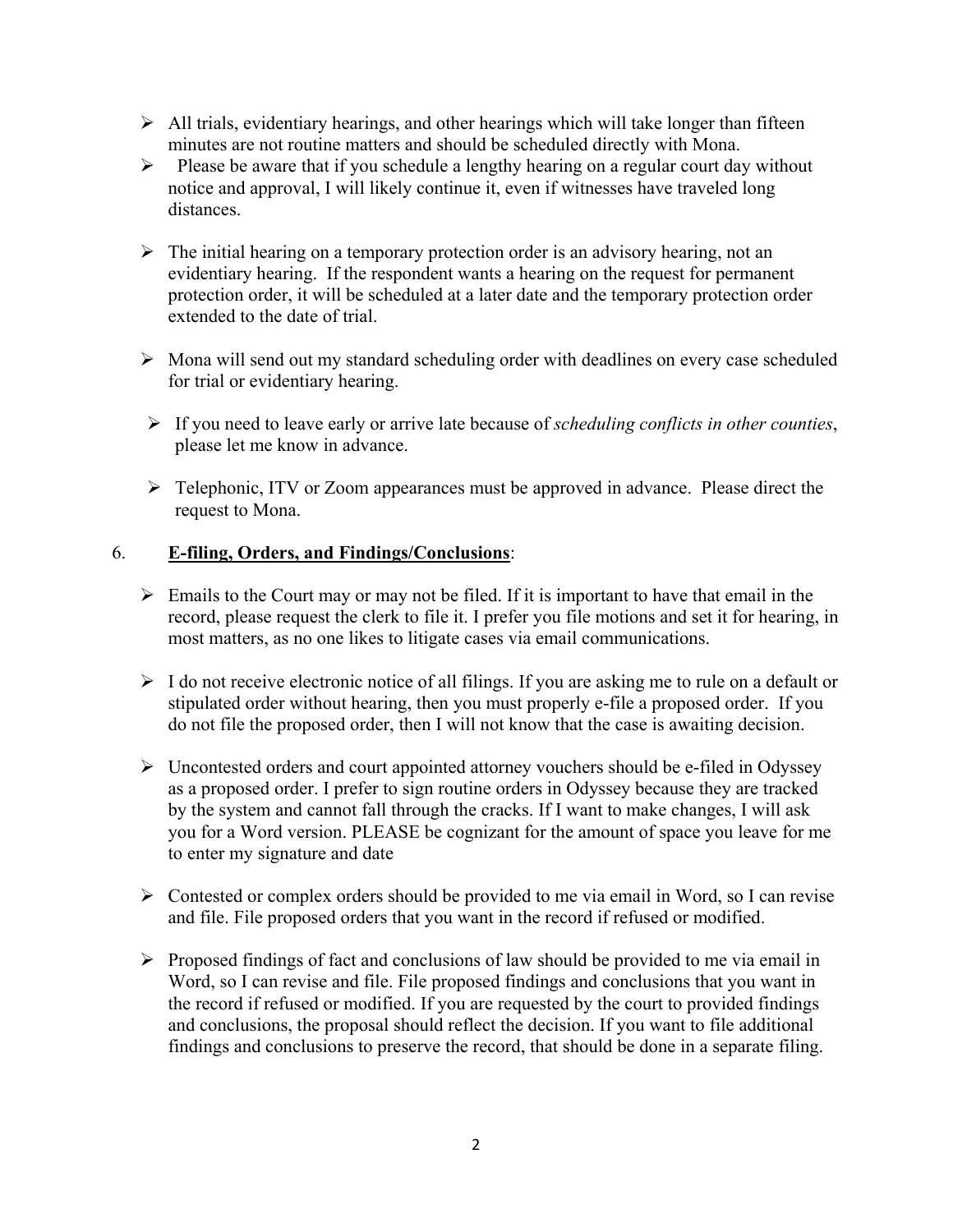- $\triangleright$  Please file all attachments to your documents in one scan rather than adding several separate scans. An index to the attachments would be helpful.
- $\triangleright$  Please do not blind cc your clients, as occasionally they try to email me directly.

# 7. **Motions and Briefs**:

- $\triangleright$  Motions, briefs, exhibits, and related documents should be e-filed in Odyssey. I like a courtesy email as well and briefs in WORD.
- $\triangleright$  I require pre-trial and pre-hearing briefs for most evidentiary issues, including suppression hearings.
- $\triangleright$  Briefs should always address the burden of proof and which party shoulders it. Briefs should include citation to the applicable statutes, rules, and controlling caselaw.
- $\triangleright$  All lawyers are expected to know and comply with their ethical obligations under South Dakota Rule of Professional Conduct 3.3(a) before signing their name to a brief.
- $\triangleright$  Pro hac vice counsel are expected to find and cite controlling and persuasive authority in this jurisdiction*.* I expect local counsel to be present at all hearings.
- $\triangleright$  If you submit a deposition or other lengthy document in support of a motion, cite to the specific line and page and highlight that portion that you believe is relevant to your motion and why. I also prefer electronic or paper copies of lengthy documents prior to the proceeding.
- $\triangleright$  When emailing me, please include Mona, my court reporter at the above email address.

# 8. **Pleas/Sentencing**:

- $\triangleright$  Defendants in drug cases will normally be ordered to submit to a urinalysis before sentencing pursuant to their bond conditions.
- $\triangleright$  Presentence investigation reports are common practice in the Sixth Circuit in felony cases. Generally, I order a PSI, unless the state and defendant agree that none needs to be done or updated. If a suspended imposition of sentence is requested or the state will argue aggravating circumstances, a PSI may be ordered. If your client intends to plead guilty to a felony and request sentencing on the same day, I appreciate knowing that in advance along with the parties' request for a SIS or intent to make aggravating circumstances arguments.
- $\triangleright$  Defendants sentenced to jail or penitentiary time should be prepared to be remanded immediately.